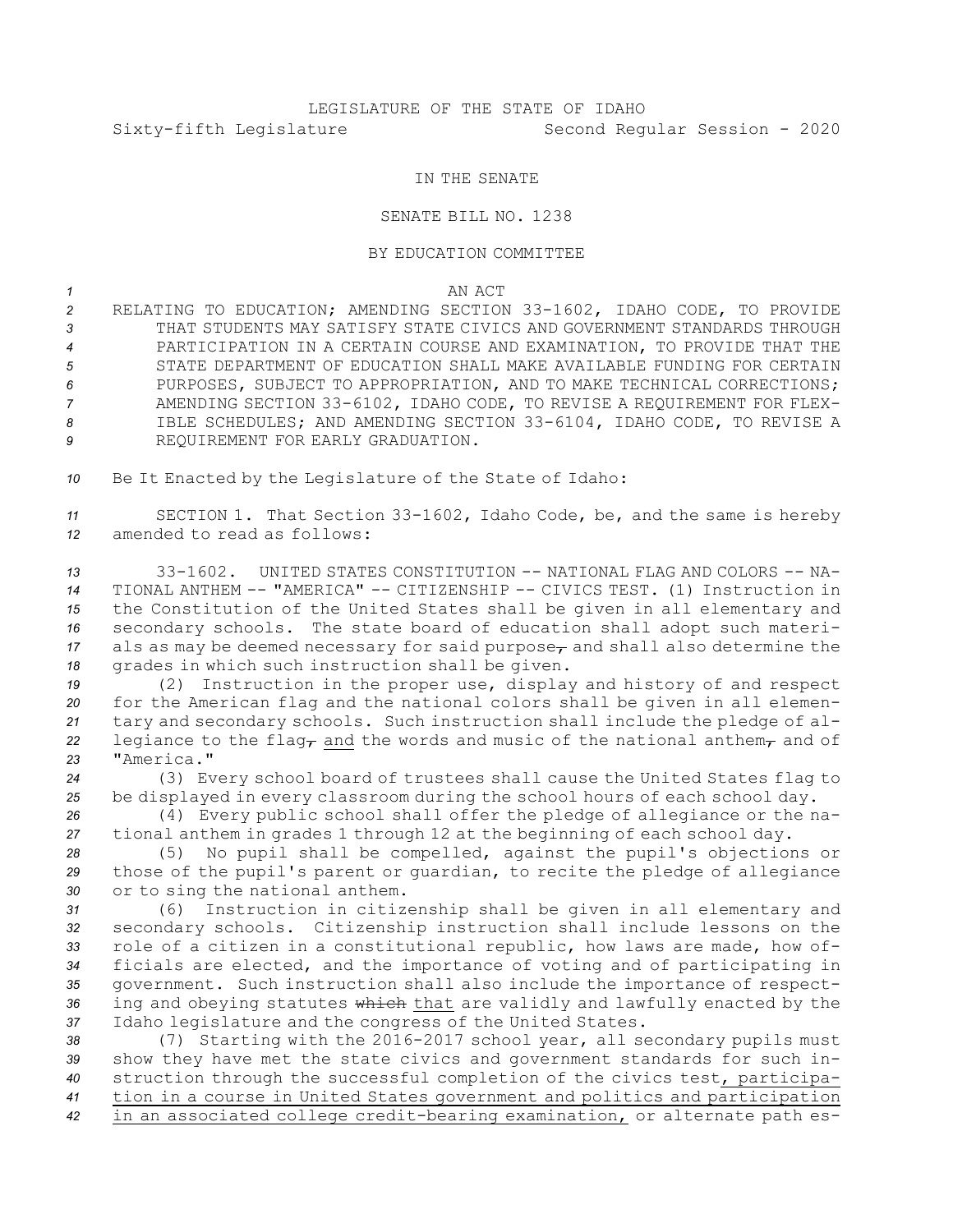tablished by the local school district or charter school that shows the stu- dent has met the standards. Assessment of standards shall be included as part of the course at the secondary level. <sup>A</sup> school district or public char- ter school shall document on the pupil's transcript that the pupil has passed the civics test pursuant to this subsection. The school district or govern- ing body of the charter school may determine the method and manner in which to administer the civics test. <sup>A</sup> pupil may take the civics test, in whole or in part, at any time after enrolling in grade 7 and may repeat the test as often as necessary to pass the test. The applicability of this subsection to <sup>a</sup> pupil who receives special education services shall be governed by such pupil's individualized education plan. For the purposes of this subsection, "civics test" means the one hundred (100) questions used by officers of the United States citizenship and immigration services as <sup>a</sup> basis for selecting the questions posed to applicants for naturalization, in order that the ap- plicants can demonstrate <sup>a</sup> knowledge and understanding of the fundamentals of United States history and the principles and form of United States govern- ment, as required by 8 U.S.C. section 1423. The state board of education may promulgate rules implementing the provisions of this subsection.

 (8) Subject to state-appropriated funds, the state department of education shall make available funding for high quality professional de- velopment focused on advanced high school civics or government courses, including those with college credit-bearing civics or government examina- tions. Allowable expenses include summer institutes offered at different sites throughout the state and workshops to help high school teachers pre-pare students for success in college-level courses.

*<sup>26</sup>* SECTION 2. That Section 33-6102, Idaho Code, be, and the same is hereby *27* amended to read as follows:

 33-6102. FLEXIBLE SCHEDULE. (1) <sup>A</sup> student is eligible to take <sup>a</sup> flexi- ble schedule as provided in subsection (2) of this section if the student: (a) Is at least sixteen (16) years of age; (b) Maintains <sup>a</sup> cumulative 3.5 grade point average; (c) Obtains permission from <sup>a</sup> parent or guardian, if under the age of eighteen (18) years; (d) Achieves <sup>a</sup> college and career readiness score; (e) Files with the student's school: (i) Notification of the student's intent to take <sup>a</sup> flexible schedule; (ii) The student's participation portfolio; and (iii) An essay of at least one (1) page explaining why the student wishes to have <sup>a</sup> flexible schedule and outlining the student's fu- ture plans using such flexible schedule; and (f) Completes: (i) The civics test required by requirement in section 33-1602, Idaho Code; and (ii) The economics credit, government credits, and senior project required under the board's graduation requirements, provided that the student's senior project may describe the student's experi- ence in achieving <sup>a</sup> college and career readiness score and include <sup>a</sup> detailed explanation of the student's future plans.